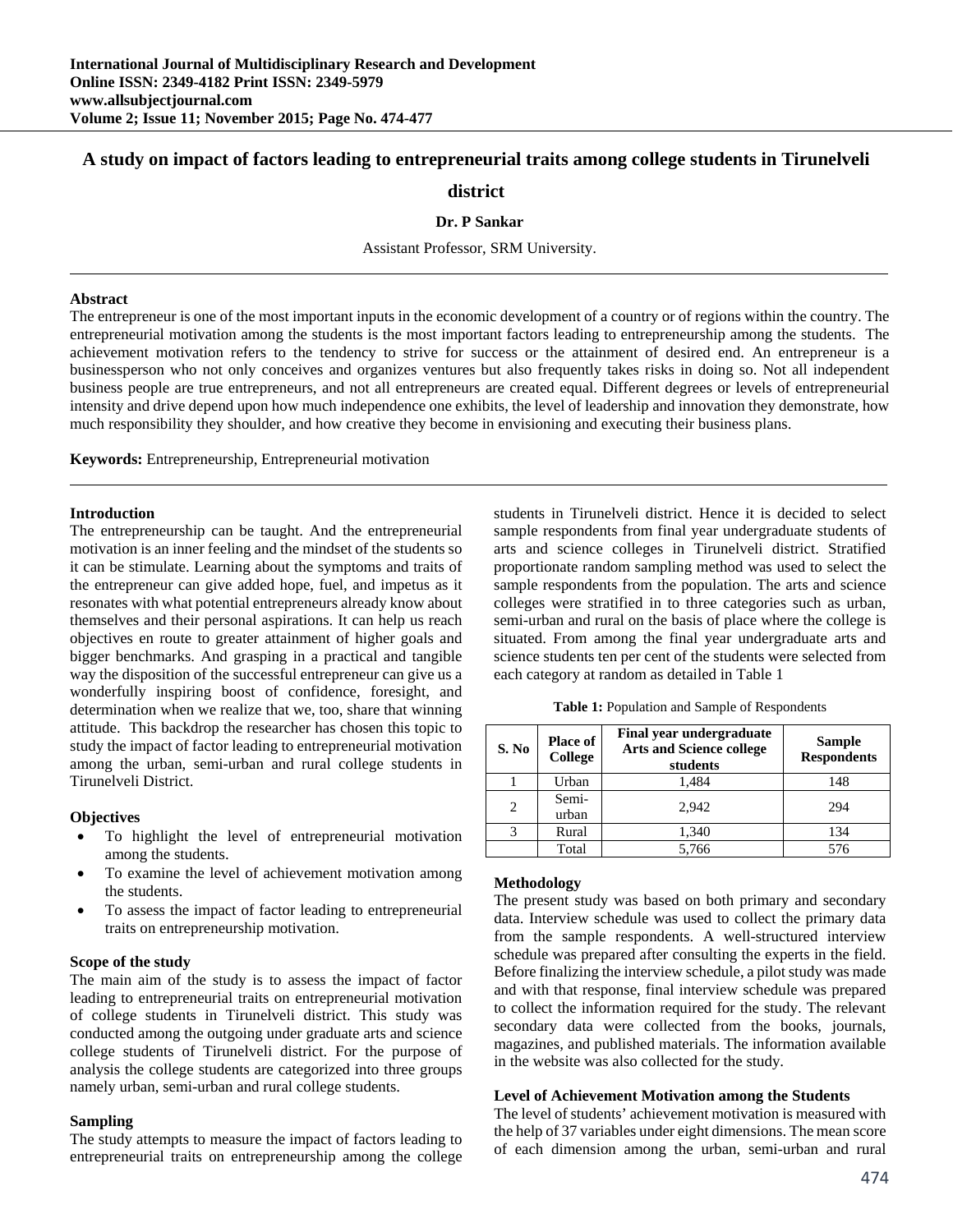college students have been computed separately. The one way analysis of variance has been executed to find out the significant difference among the three groups of students towards each dimension. The results are given in Table 2

| S. No        |                                                  |              | Mean score among students |        |                     |
|--------------|--------------------------------------------------|--------------|---------------------------|--------|---------------------|
|              | <b>Components of Achievement Motivation</b>      | <b>Urban</b> | Semi-urban                | Rural  | <b>F</b> Statistics |
|              | Score on academic motivation                     | 3.8557       | 3.1449                    | 3.0962 | 3.3991*             |
| ◠            | Score on need for achievement                    | 3.8452       | 3.2559                    | 3.0801 | 3.4208*             |
|              | Score on academic challenge                      | 3.9204       | 3.3347                    | 3.1053 | $3.5173*$           |
|              | Score on attitude towards education              | 3.8925       | 3.4047                    | 3.1509 | $3.4676*$           |
|              | Score on meaningfulness of task and work methods | 3.8737       | 3.2752                    | 3.1379 | 3.2182*             |
| <sub>0</sub> | Score on attitude towards teachers               | 3.6361       | 3.4901                    | 3.7087 | 0.7389              |
|              | Score on general interests and sports            | 3.6348       | 3.6337                    | 3.6481 | 0.4551              |
| 8            | Score on importance of marks                     | 3.8786       | 3.3369                    | 3.0733 | $3.1173*$           |
|              | Score on achievement motivation                  | 3.8026       | 3.3684                    | 3.2086 | $3.0965*$           |

**Table 2:** Students view about the Achievement Motivation

\*Significant at five per cent level

Among the urban college students the highly viewed dimensions of achievement motivation are 'academic challenge' and 'attitude towards education' since their mean scores are 3.9204 and 3.8925 respectively.

The highly viewed dimensions of achievement motivation among the semi-urban college students are 'general interests and sports' and 'attitude towards teachers' since their mean scores are 3.6337 and 3.4901 respectively.

As regards the rural college students the highly viewed dimensions of achievement motivation are 'attitude towards teachers' and 'general interests and sports' since their mean scores are 3.7087 and 3.6481 respectively.

Regarding the students view towards the various dimensions of achievement motivation, significant difference among the three group of students have been noticed in the case of six out of eight dimensions since their 'F' statistics are significant at five per cent level.

The overall achievement motivation among the urban college students is higher than the overall achievement motivation among the semi-urban and rural students. There is a significant difference among the three group of students have also been noticed regarding their view on achievement motivation since its 'F' statistics is significant at five per cent level.

# **Level of Entrepreneurial Motivation among the Students**

The level of entrepreneurial motivation among the students was measured with the help of its seven components namely confidence, problem solving ability, opportunity seeking, independency, planning skills, managerial skills and social interaction. The mean score of each component of entrepreneurial motivation among the three groups of students have been computed along with its 'F' statistics. The results are given in Table 3

The highly existing components of entrepreneurial motivation among the urban college students are opportunity seeking and problem solving ability since their mean scores are 3.8783 and 3.8779 respectively. Among the semi-urban college students, these are social interaction and planning skills since their mean score are 3.9044 and 3.4839 respectively. Among the rural college students the highly existing components of entrepreneurial motivation are social interaction and planning skills since their mean score are 3.8745 and 3.3997 respectively.

Regarding the existence of entrepreneurial motivation, significant difference among the three groups of students have been noticed in the case of five out of seven entrepreneurial motivation components since their respective 'F' statistics are significant at five per cent level.

**Table 3: Students level in Entrepreneurial Motivation (EM)**

| S. No          | <b>Components of</b><br><b>Entrepreneurial</b> | Mean score among | F             |              |                   |
|----------------|------------------------------------------------|------------------|---------------|--------------|-------------------|
|                | <b>Motivation</b>                              | <b>Urban</b>     | Semi<br>Urban | <b>Rural</b> | <b>Statistics</b> |
| 1              | Confidence                                     | 3.8745           | 3.2714        | 3.1256       | 3.2997*           |
| $\overline{c}$ | Problem solving<br>ability                     | 3.8779           | 3.3704        | 3.2473       | $3.1044*$         |
| 3              | Opportunity<br>seeking                         | 3.8783           | 3.3794        | 3.1448       | 3.3991*           |
| $\overline{4}$ | Independency                                   | 3.8529           | 3.2505        | 3.1478       | 3.3048*           |
| 5              | <b>Planning Skills</b>                         | 3.7842           | 3.4839        | 3.3997       | 1.0994            |
| 6              | Managerial Skills                              | 3.8331           | 3.3119        | 3.1188       | 3.2088*           |
| 7              | Social Interaction                             | 3.5929           | 3.9044        | 3.8745       | 1.2173            |
|                | Overall                                        | 3.8270           | 3.4028        | 3.2682       | $3.0117*$         |

\*Significant at five per cent level

### **Impact of factors leading to Entrepreneurial Traits on Entrepreneurial Motivation**

The factors leading to entrepreneurial traits among the students may have its' own influence on the entrepreneurial motivation among the students. It is important to examine the impact of each factor on the entrepreneurial motivation among the students. The multiple regression analysis has been applied for this purpose. The fixed regression model is:

$$
Y = a + b_1x_1 + b_2x_2 + \ldots + b_{12}x_{12} + e
$$

Whereas,  $y - score$  on entrepreneurial motivation among the students

| $X_1$     | - Score on coordination among the students           |
|-----------|------------------------------------------------------|
| $X_2$     | - Score on innovativeness among the students         |
| $X_3$     | - Score on optimism among the students               |
| $X_4$     | - Score on in formativeness among the students       |
| $X_5$     | - Score on decision making skill among the students  |
| $X_6$     | - Score on hard work among the students              |
| $X_7$     | - Score on problem solving skills among the students |
| $\rm X_8$ | - Score on confidence among the students             |
| $X_9$     | - Score on enterprising among the students           |
| TT.       |                                                      |

- $X_{10}$  Score on punctuality among the students
- $X_{11}$  Score on sincerity among the students
- $X_{12}$  Score on forecasting ability among the students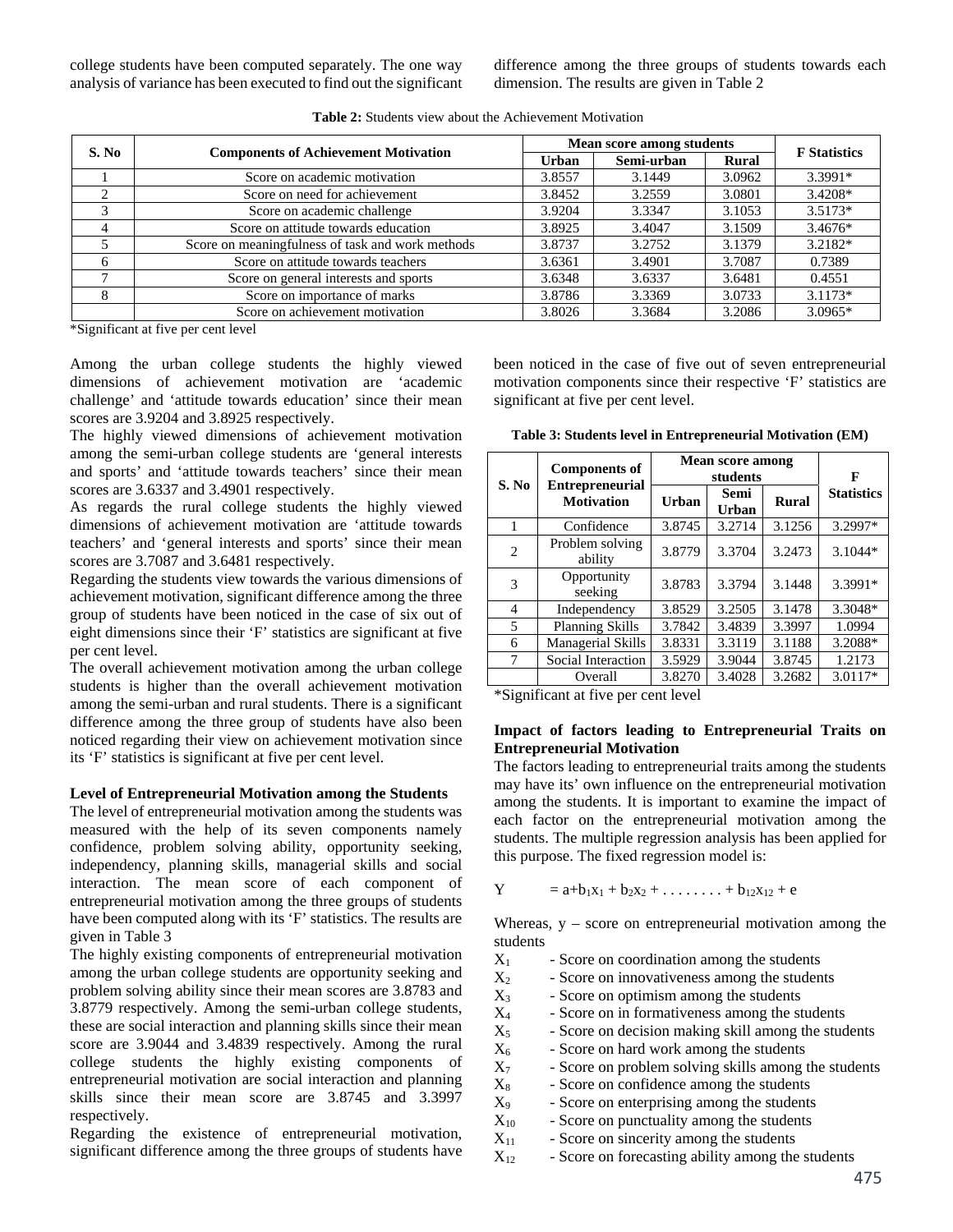$b_1$ ,  $b_2$ ,  $b_{12}$  - Regression coefficient of independent variables

- a intercept
- e error term

The impact has been measured among the urban, semi-urban and rural college students and also for the pooled data. The results are illustrated in Table 4

| Table 4: Impact of Factors Leading to Entrepreneurial Traits on Entrepreneurial Motivation |  |
|--------------------------------------------------------------------------------------------|--|
|--------------------------------------------------------------------------------------------|--|

| Sl. No         | <b>Factors Leading to Entrepreneurial Traits</b> | <b>Regression Coefficient among students</b> |            |              |                    |
|----------------|--------------------------------------------------|----------------------------------------------|------------|--------------|--------------------|
|                |                                                  | Urban                                        | Semi-urban | <b>Rural</b> | <b>Pooled Data</b> |
|                | Coordination                                     | $0.1847*$                                    | $0.1309*$  | $0.1511*$    | $0.1602*$          |
| $\overline{2}$ | Innovativeness                                   | $0.2102*$                                    | 0.0447     | 0.1033       | 0.0917             |
| 3              | Optimism                                         | $0.1641*$                                    | 0.0991     | 0.0594       | 0.0788             |
| 4              | In formativeness                                 | $0.1229*$                                    | $-0.0497$  | $-0.0774$    | 0.0334             |
| 5              | Decision making skills                           | 0.1007                                       | $0.1392*$  | $0.1991*$    | $0.1517*$          |
| 6              | Hard work                                        | 0.0949                                       | $0.1447*$  | $0.2173*$    | $0.1494*$          |
| ⇁              | Problem solving skills                           | $0.1391*$                                    | 0.0779     | $0.1589*$    | $0.1207*$          |
| 8              | Confidence                                       | $0.1508*$                                    | $0.1411*$  | $0.1634*$    | $0.1491*$          |
| 9              | Enterprising                                     | $0.1617*$                                    | 0.0337     | $0.1509*$    | $0.1294*$          |
| 10             | Punctuality                                      | 0.0446                                       | 0.1022     | 0.0734       | 0.0649             |
| 11             | Sincerity                                        | 0.0571                                       | 0.0776     | 0.0411       | 0.0391             |
| 12             | Forecasting ability                              | 0.0669                                       | 0.0441     | 0.0279       | 0.0492             |
|                | Constant                                         | 0.9383                                       | 0.5891     | 0.3894       | 0.6991             |
|                | R <sub>2</sub>                                   | 0.7919                                       | 0.7337     | 0.7049       | 0.7994             |
|                | <b>F</b> Statistics                              | 8.5614*                                      | 7.9319*    | 7.3244*      | $8.6541*$          |

The significantly and positively influencing factors on entrepreneurial motivation among the urban college students are coordination, innovativeness, optimism, in formativeness, problem solving skills, confidence and enterprising since their respective regression coefficients are significant at five per cent level. Unit increase in the above said factors results in an increase in their entrepreneurial motivation by 0.1847, 0.2102, 0.1641, 0.1229, 0.1391, 0.1508 and 0.1617 units respectively. The changes in the factors influencing entrepreneurial traits among the students explain their entrepreneurial motivation to an extent of 79.19 per cent since their R2 is 0.7919.

Among the semi-urban college students, a unit increase in the level on coordination, decision making skills, hard work, and confidence results in an increase in their entrepreneurial motivation by 0.1309, 0.1392, 0.1447 and 0.1411 units respectively. The R2 (0.7337) reveals that the changes in the entrepreneurial motivation among the semi-urban college students to an extent of 73.37 per cent.

Among the rural college students, it is explained to an extent of 70.49 per cent since its R2 is 0.7049. The significantly influencing factors are coordination, decision making skills, hard work, problem solving skills, confidence and enterprising. The analysis of pooled data reveals the importance of coordination, decision making skills, hard work, problem solving skills, confidence and enterprising in the determination of entrepreneurial motivation among the students to an extent of 79.94 per cent since its R2 is 0.7994.

# **Main Findings**

- The analysis indicate that the significantly influencing factors leading to entrepreneurial traits on entrepreneurial motivation among the urban college students are 'innovativeness' and 'coordination' since their regression coefficient are 0.2102 and 0.1847 respectively at five per cent significance level.
- Among the semi-urban college students the significantly influencing factors leading to entrepreneurial traits on entrepreneurial motivation are 'hard work' and

'confidence' since their regression coefficients are 0.1447 and 0.1411 respectively at five per cent significance level.

- As regards the rural college students the significantly influencing factors leading to entrepreneurial traits on entrepreneurial motivation are 'hard work' and 'decision making skills' since their regression coefficients are 0.2173 and 0.1991 respectively at five per cent significance level.
- The analysis of pooled data reveals that the significantly influencing factors leading to entrepreneurial traits on entrepreneurial motivation among the college students are coordination, decision making skills, hard work, confidence, enterprising and problem solving skills since their regression coefficients are significant at five per cent level.
- As regards the rural college students the significantly influencing components leading to achievement motivation on entrepreneurial motivation are 'academic challenge' and 'academic motivation' since their regression coefficients are 0.1473 and 0.1309 respectively at five per cent significance level.
- The analysis of pooled data reveals that the significantly influencing components leading to achievement motivation on entrepreneurial motivation among the college students are academic motivation, need for achievement, academic challenge and attitude towards teachers since their regression coefficients are significant at five per cent level.

# **Few Suggestions**

- In order to instill the entrepreneurial motivation among the college students, the colleges may open a separate 'Entrepreneurship Development Cell' guided by a trained staff to motivate the students to develop the entrepreneurial traits and to give information about the entrepreneurial opportunities available in the locality.
- $\triangleright$  The government should ask the institutions supporting the entrepreneurship to organize orientation programmes in the colleges to create awareness about the need for choosing entrepreneurship as their career.